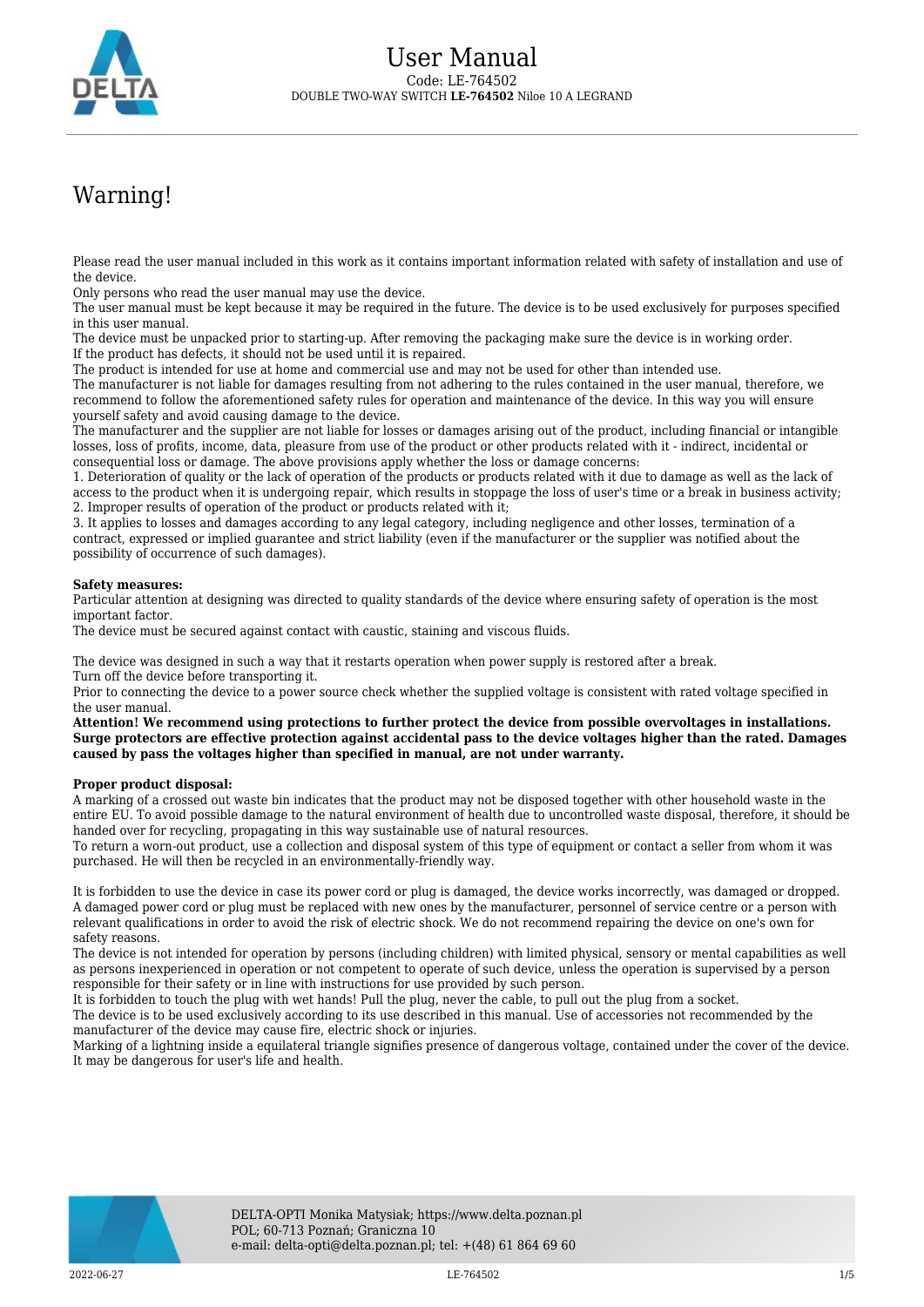



| Device type:          | Double two-way switch      |
|-----------------------|----------------------------|
| Rated voltage:        | 230 V AC, 50/60 Hz         |
| Rated current:        | 10A                        |
| Connectors type:      | automatic spring terminals |
| Application:          | Niloe product series       |
| Assembly:             | Claw or screw mounting     |
| Housing:              | Plastic                    |
| Color:                | White                      |
| Weight:               | $0.046$ kg                 |
| Dimensions:           | 76 x 76 x 60 mm            |
| Manufacturer / Brand: | LEGRAND                    |
| Guarantee:            | 2 years                    |

Front view:

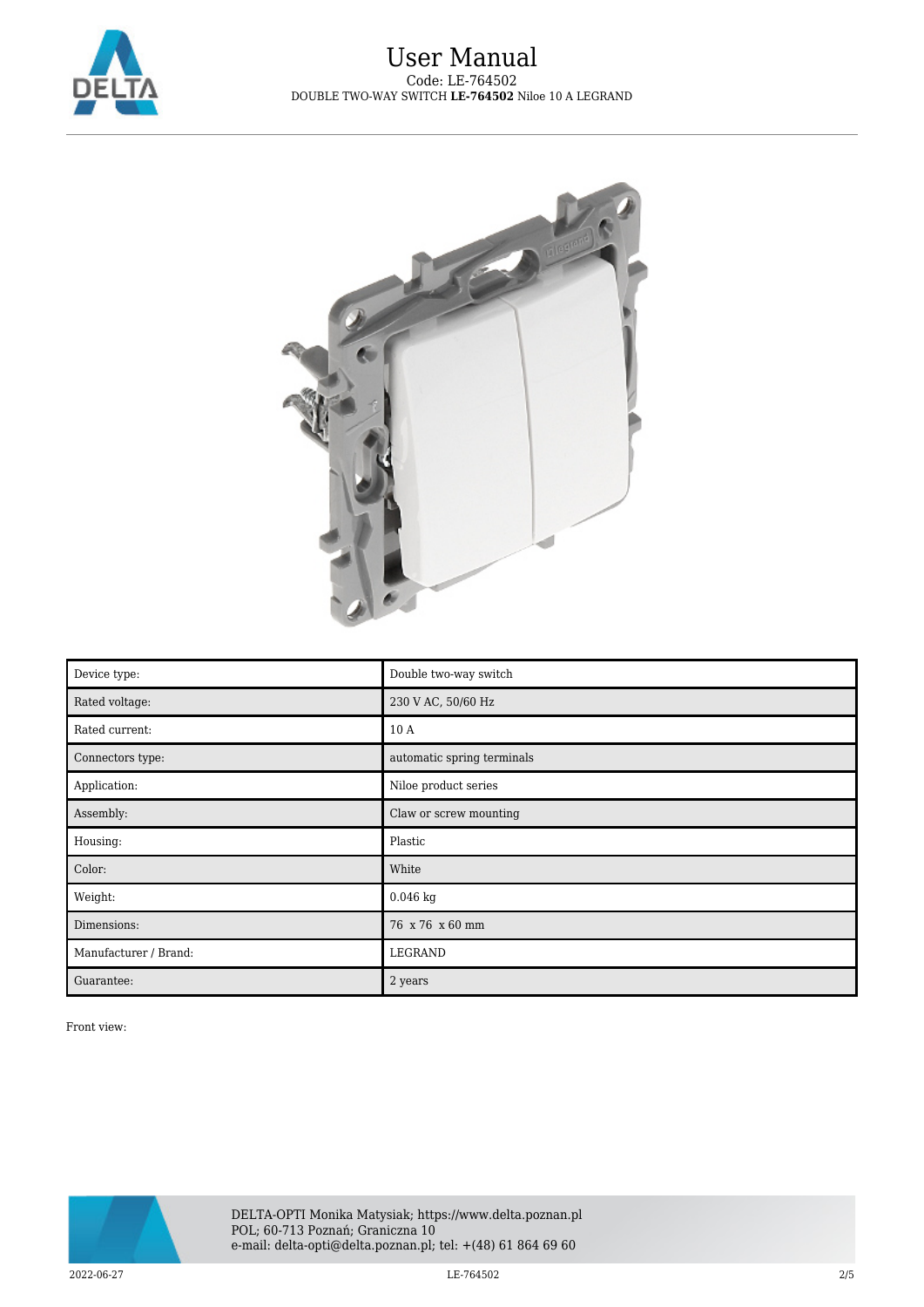



Rear view:



DELTA-OPTI Monika Matysiak; https://www.delta.poznan.pl POL; 60-713 Poznań; Graniczna 10 e-mail: delta-opti@delta.poznan.pl; tel: +(48) 61 864 69 60

2022-06-27 LE-764502 3/5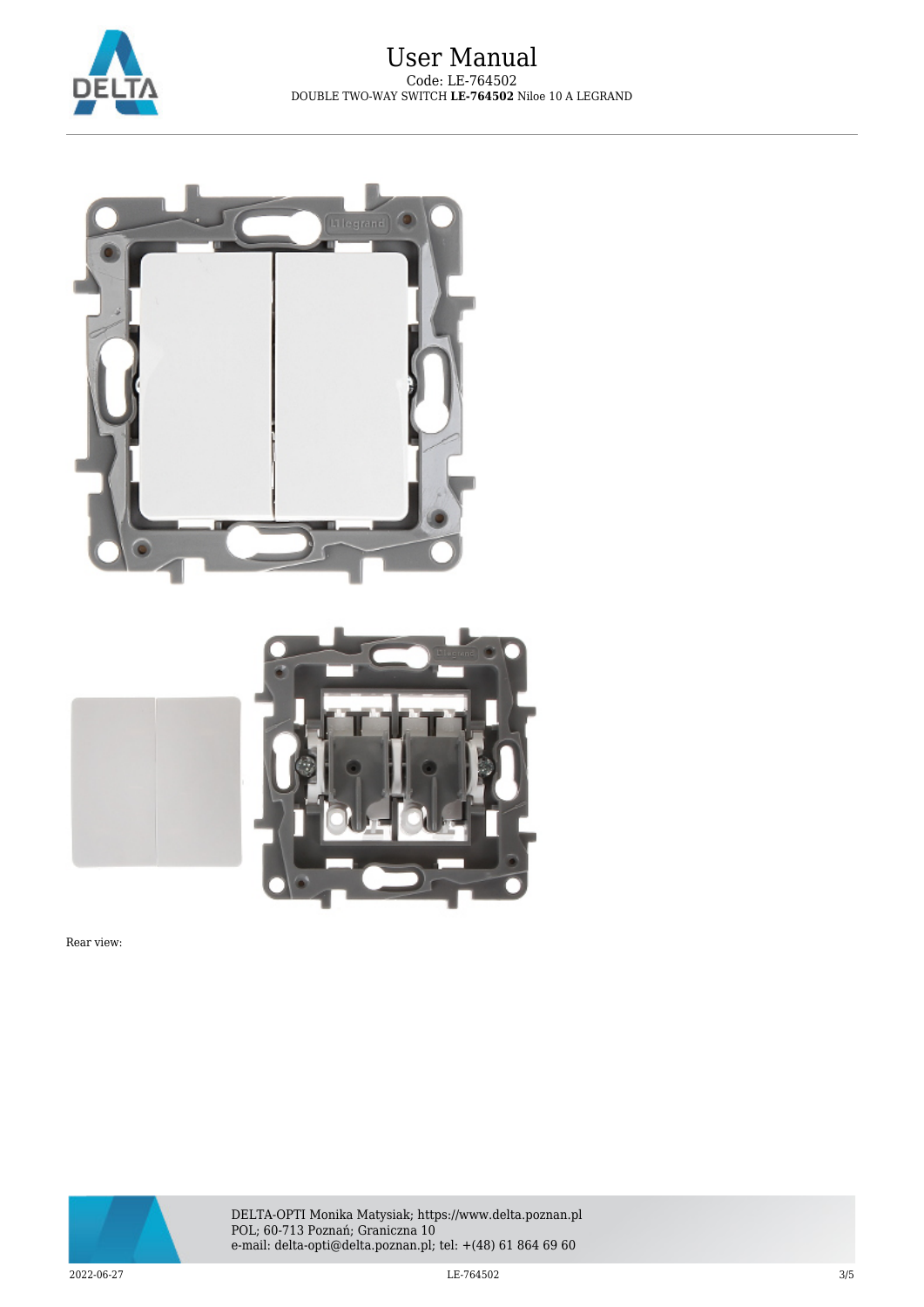